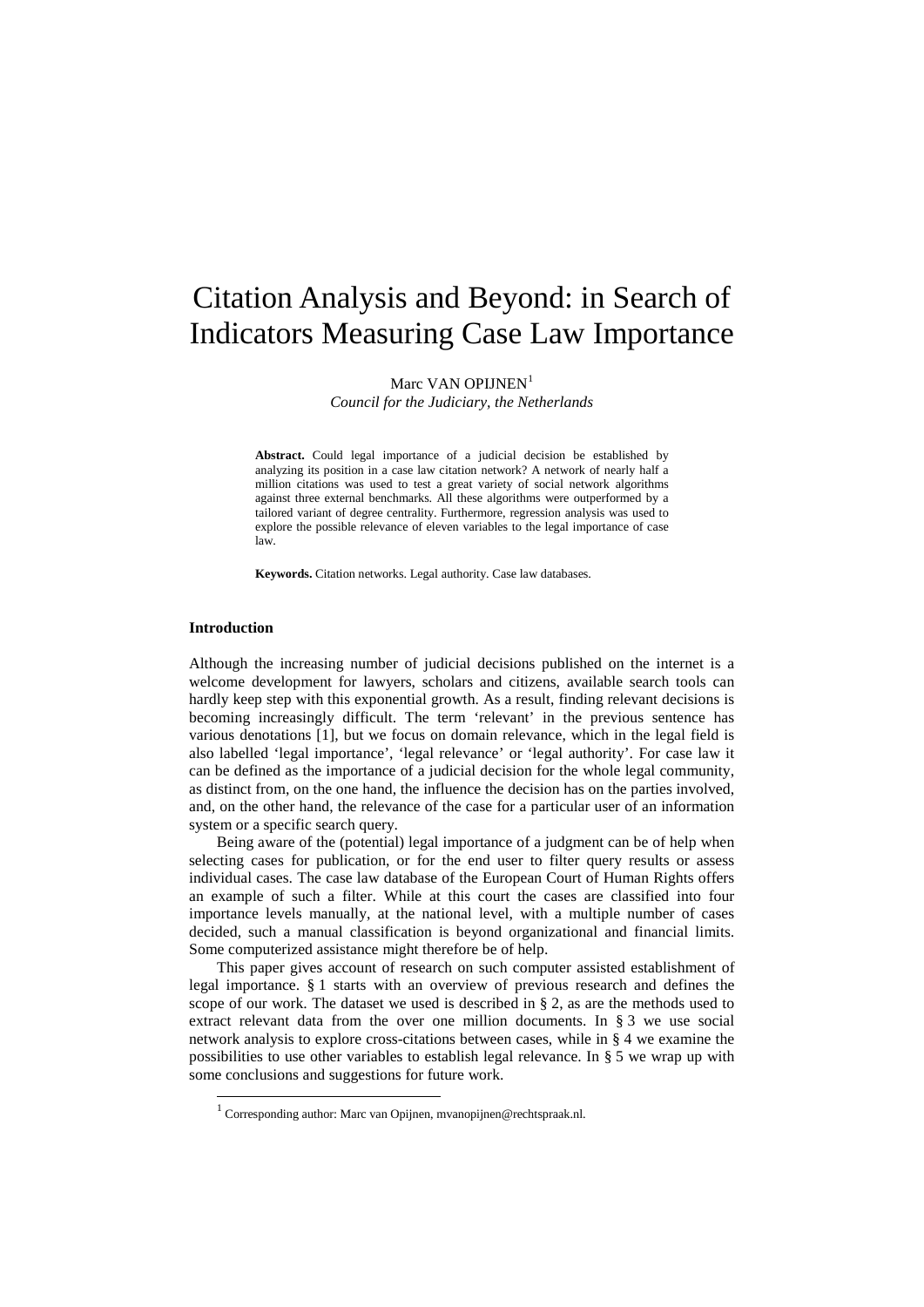## **1. Earlier Work and the Scope of Our Research**

Due to the more prominent role of case law in their legal systems, common law countries took the lead in the development of legal citation networks. In the United States systems like Shepard's [\[2\]](#page-9-1) have been developed decades ago, but using them in more advanced retrieval systems is only of recent date. In early research and on limited datasets Marx [\[3\]](#page-9-2) and Tapper [\[4\]](#page-9-3) tried using network characteristics to improve search results. Research of a more exploratory nature by Post and Eisen [\[5\]](#page-9-4) only weakly confirmed their hypothesis that the supposedly fractal structure of the law could be measured in incoming and outgoing citations. Smith [\[6\]](#page-9-5), using a larger dataset, came to comparable conclusions. He argued that the web of law behaves like a scale free network, i.a. with a great skewness on cited cases. Fowler c.s. [\[7\]](#page-9-6) analyzed the citation network of all 27.000 US Supreme Court decisions, trying to identify the most central cases at any point in time. He concluded that using the HITS-algorithm (*infra,* § 3) gives better results than using simple citation counts. He also established that inward relevance and outward relevance are better predictors of future citation than publication in legal magazines or general newspapers.

In civil law systems research has been more scarce. Geist [\[8\]](#page-9-7) analyzed editorial summaries of decisions by the Austrian *Oberster Gerichtshof* and confirmed the findings of Smith [\[6\]](#page-9-5) concerning the power law distribution of citations. Using a basic citation count he noticed a correlation between the frequency by which cases are cited in headnotes and the publication of decisions in an influential legal magazine.

Comparable research was done by Malmgren [\[9\]](#page-9-8) on the case law of the Court of Justice of the European Union. He used the citation information available in EUR-Lex, and took the most thoroughly discussed cases in a textbook on European law as a benchmark. Apart from a plain count of incoming citations and the HITS-algorithm, he also used the PageRank-algorithm (*infra* § 3). He found all three algorithms having a positive result when combined with a standard query, but couldn't draw any definite conclusions on the performance of any of the three measures used. Winkels c.s. [\[10\]](#page-9-9), using both an in-degree count and PageRank on published cases of Dutch courts, also couldn't find a substantial difference between the two algorithms.

Notwithstanding the significance of the pioneering work discussed above, it leaves many questions unanswered. First, only three algorithms seem to have been tested: a plain citation count, HITS and PageRank. For various reasons, other network measures might be more suitable and should be evaluated. Also the multiplicity of citations is left untouched by most of the cited studies; there might be a substantial difference between case A citing case B just once or many times.

Third, most research has been focussed on decisions from the highest court within a jurisdiction. Although the case law of these courts is quite substantial, the lower courts should not be left out, both because the volume of their published decisions is growing fast, as well as because citation behaviour of lower courts cannot be assumed to be comparable with that of supreme courts.

Fourth, in most cases attention has been limited to cross-citations between judicial decisions, leaving out citations in legal literature. Scholars often have another view on legal relevance and are not confined to cite those decisions that have relevance for the cases that are accidently on their plate. As a result, landmark cases on issues which don't reach court that often run the risk of being undervalued in comparison to lessrelevant decisions which are habitually cited in routine cases.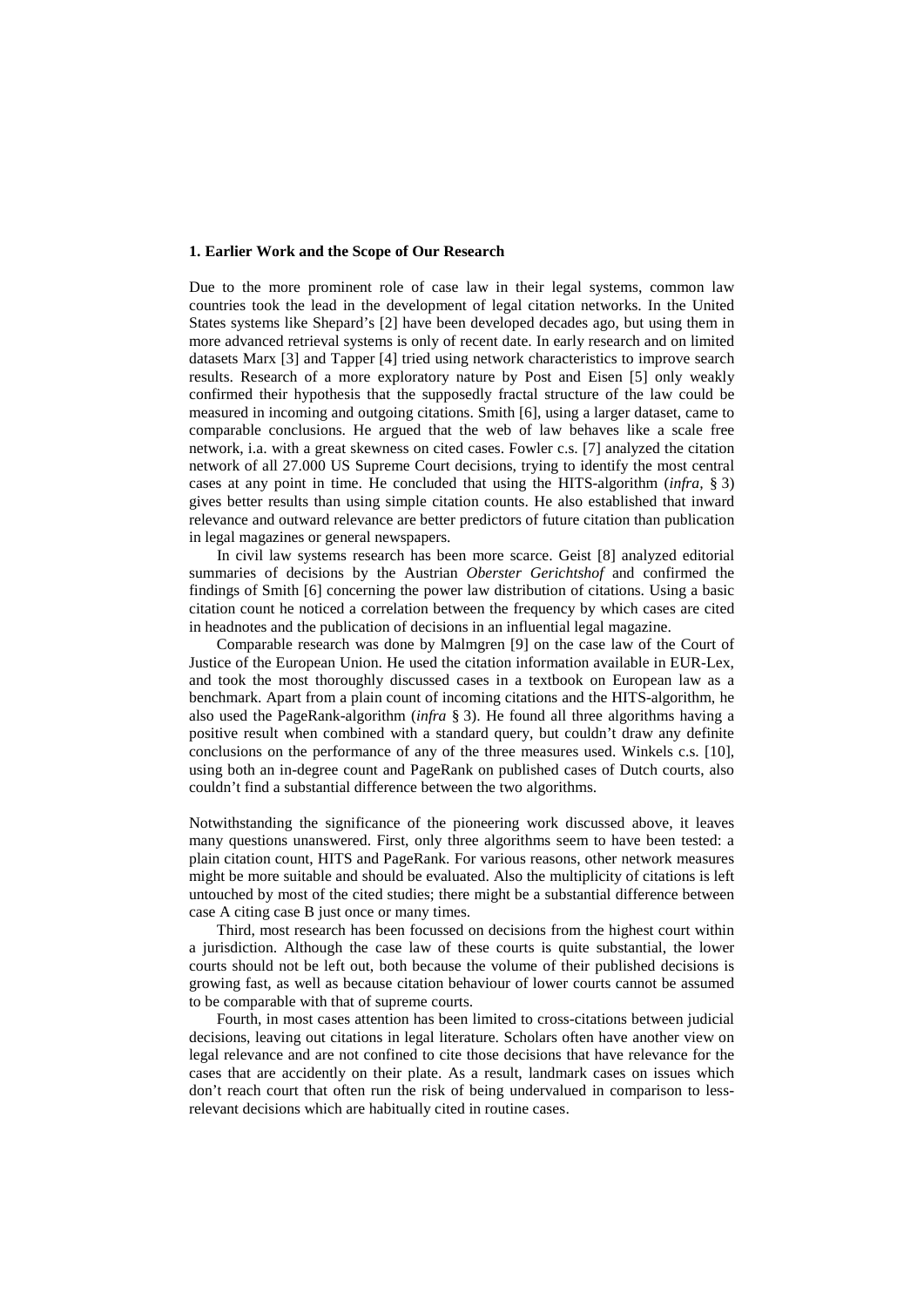Finally, for establishing legal relevance the focus on citations might be too one-sided. Some of the studies discussed used the publication in legal magazines as a benchmark, but it also might be an indication of legal importance on its own. Also other variables, like references to legislation might indicate legal importance, and have to be assessed.

### **2. Data Collection**

Because it is generally recognized that network analysis is more reliable when more data are used, (nearly) all electronically available case law in the Netherlands was collected: all  $(174.000)^2$  $(174.000)^2$  decisions published on the public internet site of the judiciary, nearly all decisions (from 1913 onwards) published by the two largest commercial publishers (292.000), and an internal database of the judiciary (688.000). After removing duplicates 854.000 unique decisions remained.

Scholarly writings (also referred to as 'doctrine') were taken from the two publishers mentioned: 556.000 files from 184 titles (all books, online commentaries, annotations and articles published on their online portals). Also 11.000 press releases from the judiciary's website and 13.000 entries from its internal wiki were analyzed.

After a technical conversion, case law citations were extracted. Multiplicity of citation styles was a major problem: lawyers tend to use all types of identifiers for citing cases: identifiers assigned by commercial periodicals, the normalized national case law identifier ('LJN'), or a combination of court, date and case (or docket) number. To make sure that different types of identifiers all pointed to the same underlying decisions we used a canonicalization algorithm [\[11\]](#page-9-10). Also all 'formal citations' (e.g. the Supreme Court citing the appealed case) were filtered out. Finally 412.000 citations in judicial decisions and 673.000 citations in scholarly writings were harvested.

Parsing references to legislation encountered a comparable problem with identifiers. For optimal results we gathered 184.000 titles, abbreviations and informal aliases from the publicly available national legislation database, EUR-Lex and an internal database of the judiciary. For references to secondary EU legislation, which are mostly – albeit hardly correctly – cited by their document number a specific parser was used [\[12\]](#page-9-11). Apart from the titles, the parser recognized referred articles and detected local aliases.<sup>[3](#page-2-1)</sup> In total, 5.659.000 references to (paragraphs of) law were collected.

Furthermore, functions of varying complexity were developed to count the number of judges deciding the case, to establish the length of a decision and to extract various other metadata, like the court rendering the decision, the field of law, and the number of times a judgment is published and annotated in periodicals. For the latter, use could be made of a public register [ [13\]](#page-9-12), containing information on 61 case law magazines.

Finally, a word of caution seems appropriate here. Although a lot of energy has been invested in improving the quality of the gathered and extracted information, some unreliability in the data remains. Partly this is due to the nature of legal language, in which references to legal sources are such an integral part of reasoning that it is not even possible to establish unambiguously which elements should be labelled as citations, even apart from incorrect or unintelligible references. Also the completely

<span id="page-2-1"></span><span id="page-2-0"></span><sup>&</sup>lt;sup>2</sup> All figures in this paragraph are rounded to the nearest 1000. Data were gathered until June 2010.<br><sup>3</sup> A local alias is a temporal name given to a law or regulation. A typical way to declare such an alias: *"Regulation XYZ (herafter referred to as 'the Regulation')"* In the subsequent text, like: *"Article 5 of the Regulation"*, 'the Regulation' has to be interpreted as 'Regulation XYZ'.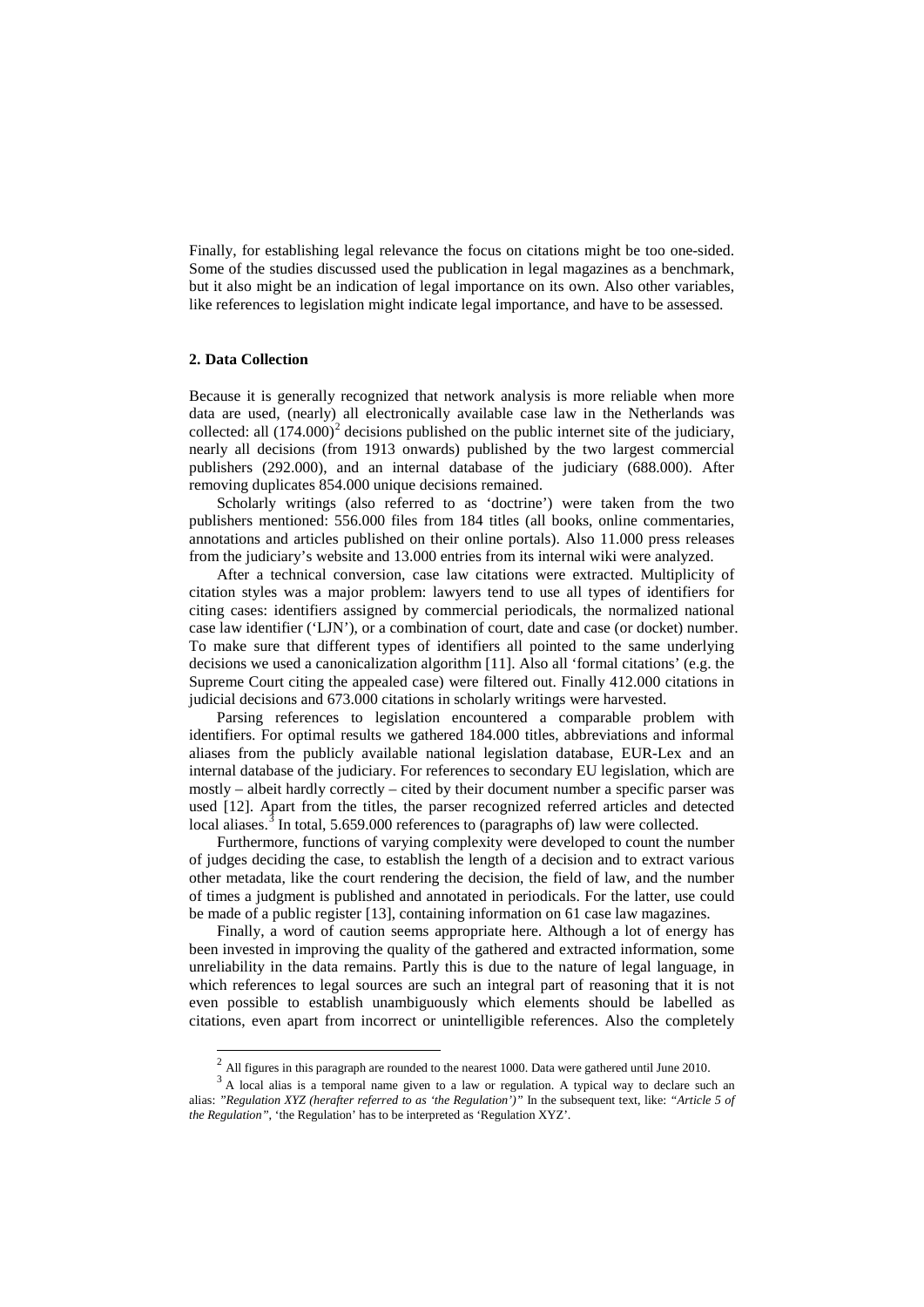unstructured format of most judicial decisions – in which not even the case number, the date or the names of the deciding judges are properly marked – contributed to the unreliability of the research data, as did the great variety of technical formats (often being the result of many previous conversions) in which the documents from so many different sources have been supplied.

# **3. Analyzing the Citation Network**

An analysis of a citation network of this size can easily fill a paper by itself. Because this has been done elsewhere [\[14,](#page-9-13) [15\]](#page-9-14), we confine ourselves to some highlights. In line with earlier research (*supra*, § 1) we found a strong power distribution: most cases don't cite other cases, and even more cases are never cited themselves. As expected, considerable differences between types of courts can be observed. Apparently most (83,6%) district court decisions are rendered without any case law reference at all, while for the highest courts this is just 73%. Published decisions though cite other cases more often, and also cite a greater variety of cases. This finding holds for all courts.

With regard to incoming citations it is not surprising to find that nearly all district court cases fall into oblivion, although  $7,3%$  of the published district court cases is – at least once – cited by other decisions. But surprisingly, even 68% of the published decisions of the highest courts remains uncited.

Also, there is a great difference between citations by scholars and judges. While 92,7% of the published district court cases is never cited by another judge, only 75,9% of those cases goes unnoticed by scholars. Table 1 shows another difference between citation in case law and doctrine. Of those cases which are cited at least once, 48,6% is cited in literature only, and not in case law. Decisions cited in case law, but not in literature are much more rare: only 17,1%.

|                                           | <b>Number of Citations in Case Law:</b> |       |       |        |
|-------------------------------------------|-----------------------------------------|-------|-------|--------|
| <b>Number of Citations in Literature:</b> |                                         | 1-3   | >3    | Total  |
|                                           | $\overline{\phantom{a}}$                | 14.3% | 2.8%  | 17.1%  |
| $1 - 3$                                   | 35.5%                                   | 9.8%  | 3.4%  | 48.7%  |
| $>$ 3                                     | 13.2%                                   | 9.1%  | 12.0% | 34.3%  |
| Total                                     | 48.6%                                   | 33.2% | 18.2% | 100.0% |

**Table 1.** The distribution of cases with regard to the number of times they have been cited in literature and/or case law. Only cases which are cited at least once have been included.

Finally, the distribution of citations with regard to the citing and cited court is in line with expectations: all highest courts mostly cite themselves, appellate courts cite the Supreme Court and themselves, but don't cite district courts. The latter though refer to decisions from all courts.

Our next step is to use social network analysis to examine the citation network. Terminologically, it is relevant to distinguish between two types of decisions. Cases having many incoming citations (i.e. often being cited) apparently have influence, and hence are legally relevant. They are also called 'authorities'. Cases having many outgoing citations are 'hubs', they can be said to be 'well-founded in law' [\[7\]](#page-9-6). Hub and authority are on a continuum, of course a decision can also be both.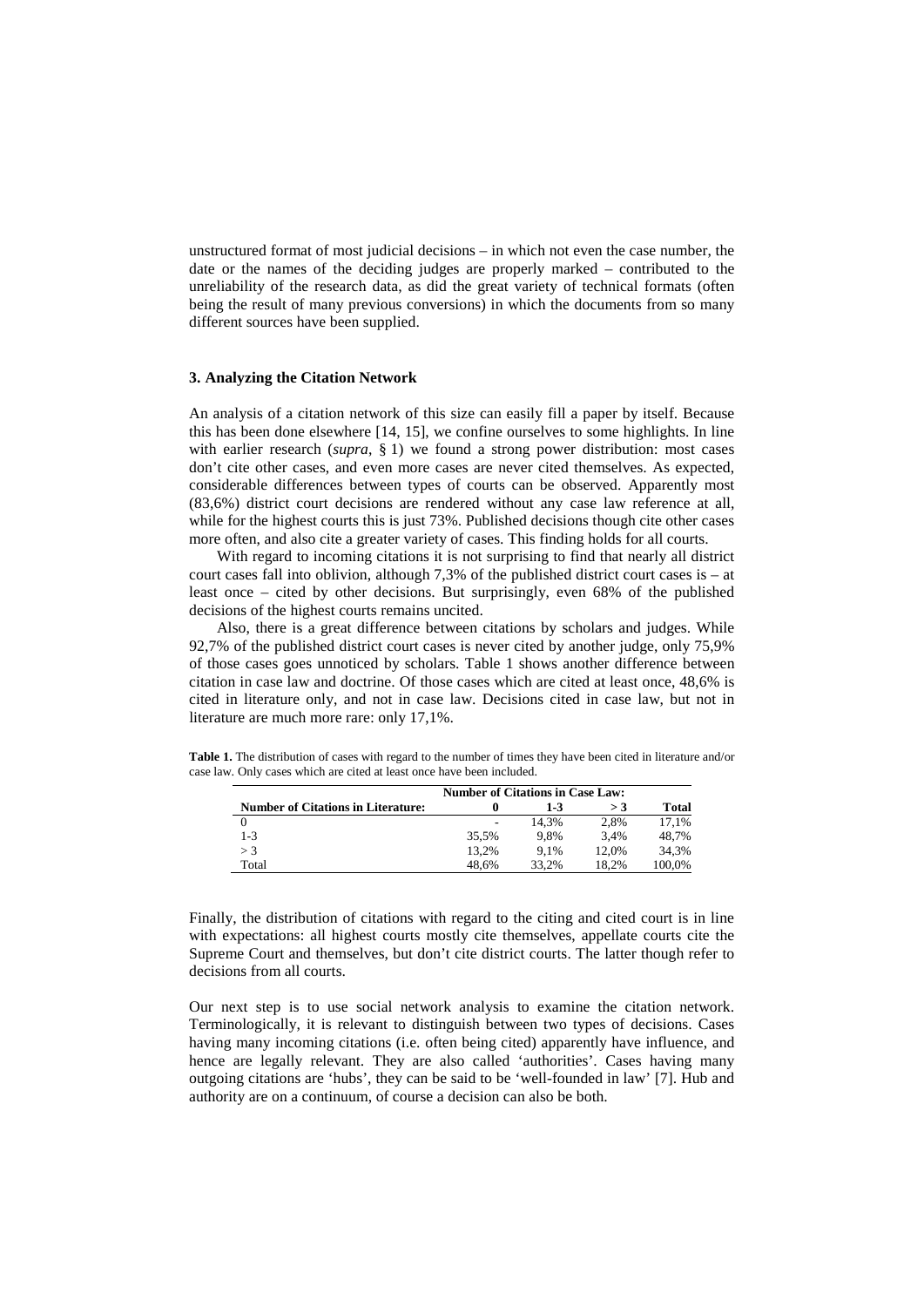Before we start evaluating various indicators on their ability to measure legal authority, we have to tackle the issue of how to assess the results. Lacking a generally agreed upon measure for legal authority, we used four different benchmarks.

First, we used the number of legal magazines a judgment is published in, for lawyers a common way to assess the authority of a decision. Because publication in magazines is often lagging behind, we shrunk our dataset, removing all decisions from the last six months.

The second benchmark is a subcollection of the first: it contains the number of annotations (i.e. commentaries on judicial decisions, written by the most distinguished scholars) which are published in conjunction with the decision. The benchmark is relevant because it is generally assumed that only landmark cases are annotated.

The third comparison was made with the citations received in legal literature, as legal scholars are assumed to comment on the most relevant decisions. [4](#page-4-0) The final benchmark is not external, but counts all incoming citations (with no regard to multiplicity). Because some of the tested algorithms are calculated in a comparable way, a high score on (just) this benchmark should be disregarded.

To compare the performance of network algorithms with the benchmarks we use a Pearson correlation matrix (table 2). We consider correlations  $> 0.5$  as strong, between 0,3 and 0,5 as moderate, and  $<$  0,3 as weak.

The choice of algorithms to assess a decisions' position in the network is limited by the nature of our network, which is  $-$  in the general theory of social network analysis – 'directed' (a citation has a source and a target), 'acyclic' (cases can only cite previous cases, not future decisions) with 'weighted' relations (one case can cite another more than once).

We started with the classic centrality measures,  $5$  of which 'degree centrality' is the most basic: it plainly counts the number of connections to other cases. Because our network is directed, we can calculate 'in-degree' (incoming citations, which we use

|                             | Number of           | Number of          | <b>Citations in</b> | In-degree |
|-----------------------------|---------------------|--------------------|---------------------|-----------|
|                             | <b>Publications</b> | <b>Annotations</b> | Literature          |           |
| In-degree                   | 0,19                | 0,19               | 0.26                |           |
| In-degree Weighted          | 0,21                | 0.21               | 0.29                | 0.98      |
| All-degree                  | 0,24                | 0,24               | 0.31                | 0.96      |
| All-degree Weighted         | 0,26                | 0,27               | 0.33                | 0,92      |
| <b>Closeness</b>            | 0.31                | 0,24               | 0.36                | 0,18      |
| Proximity Prestige          | 0,30                | 0.23               | 0.36                | 0,18      |
| <b>Betweenness</b>          | 0,05                | 0.06               | 0.09                | 0,19      |
| <b>HITS-authorities</b>     | 0,01                | 0.01               | 0.01                | 0,01      |
| PageRank                    | 0,15                | 0,14               | 0.18                | 0.95      |
| <b>Citation Weight SPC</b>  | 0,06                | 0.05               | 0.09                | 0.09      |
| <b>Citation Weight SPLC</b> | 0,06                | 0.05               | 0,10                | 0.09      |
| <b>Citation Weight SPNP</b> | 0,06                | 0.05               | 0,10                | 0.09      |
| Generalized Core            | 0,38                | 0.33               | 0.48                | 0.31      |
| Generalized Core Weighted   | 0,39                | 0.37               | 0.48                | 0.31      |
| Marc In-degree              | 0,48                | 0,42               | 0.61                | 0.49      |
| Marc All-degree             | 0,45                | 0.38               | 0.53                | 0,38      |

**Table 2.** Pearson matrix showing correlations between network algorithms and external benchmarks. All values are significant with  $p < 0.05$ .

<span id="page-4-1"></span><span id="page-4-0"></span>There are different ways to calculate these benchmarks. For publication and annotation a regural count is used. For incoming citations from literature a logarithmic scale as in equation 1 was used .  $5$  For the background or formulae of general algorithms see reference works like [\[16\]](#page-9-15).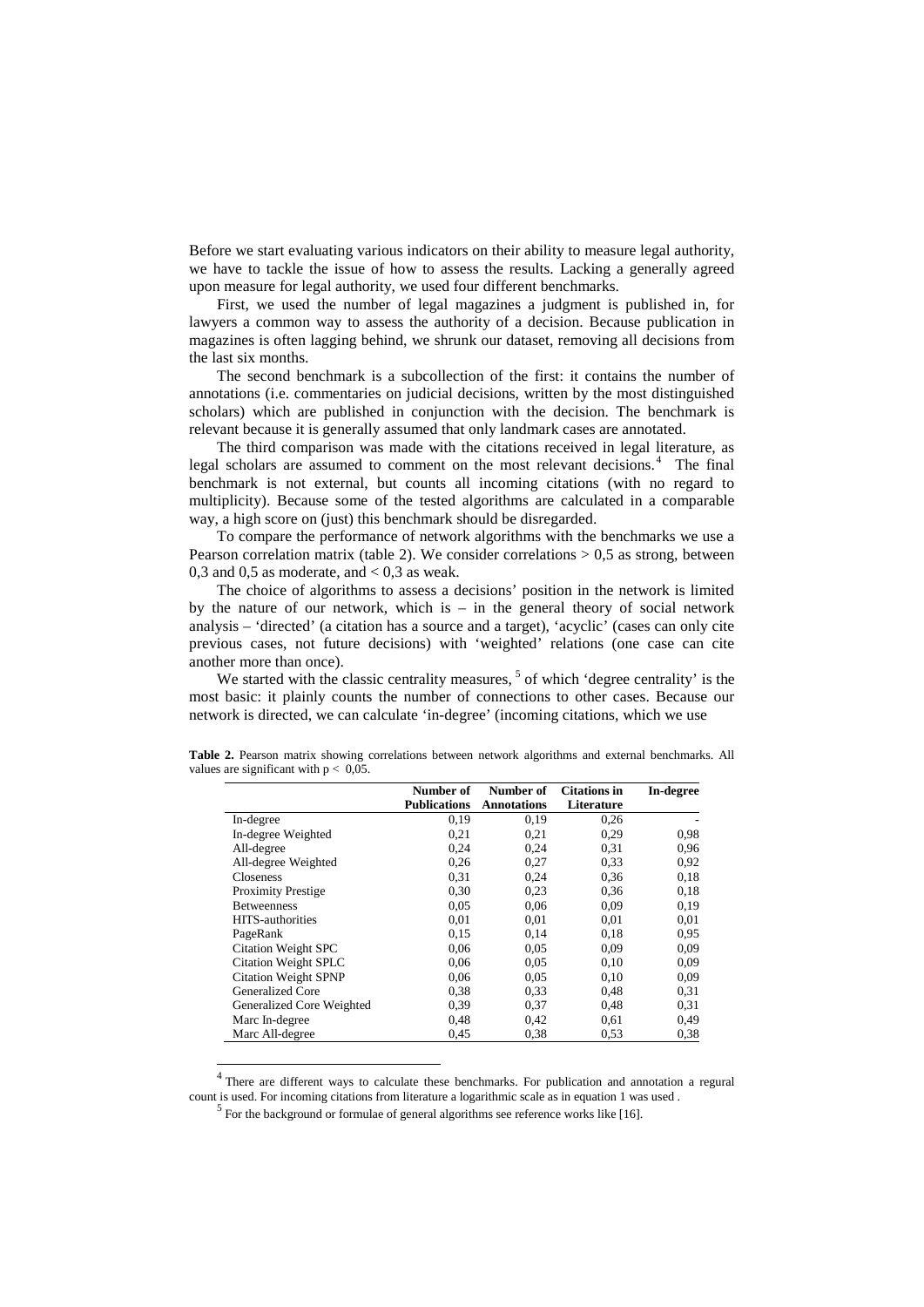also as a benchmark), 'all-degree' and 'out-degree' (the latter is not in the matrix, *infra* § 4). In a weighted variant multiplicity is taken into account. All-degree performs better than in-degree; for both the weighted variant yields better results, although the correlations are hardly moderate.

The drawback of degree centrality is that only direct neighbours are considered: a decisions' influence in a longer line of jurisprudence is not taken into account. To overcome this we can use 'closeness centrality', which calculates the relative distance from one decision to all others. It performs slightly better than all-degree weighted, except against the annotation benchmark (and of course the in-degree).

A combination of degree and closeness was developed with 'proximity prestige'. It values the connected cases on the distance of the connection. It performs equally well as closeness. A final centrality measure is 'betweenness', establishing the degree to which a case is the single connection between two other cases. This concept is not very relevant for case law networks, and its performance is poor indeed.

The next two algorithms were developed for internet searches. The Hyperlink Induced Topic Search (HITS) calculates two vectors: 'hubs' (based on outgoing links) and 'authorities' (based on incoming links). A good hub points to good authorities and a good authority receives links from good hubs, so calculating the algorithm is an iterative process. Although HITS has been developed to be used together with a topical query, it is also used as a general algorithm (*supra* § 1).

'PageRank' is closely related to HITS, but focusses on incoming links and therefore calculates just one vector. HITS seems to be a poor performer. The hubvector (not in table 2) is not even statistically significant, and HITS-authorities has a very weak correlation with our benchmarks. PageRank performs better than HITS, but the correlation is still weak, performing worse than most of the centrality measures.

Because our network is an (acyclic) citation network we might also invoke algorithms that have been developed for bibliographic citation analysis. We tested three related, but slightly different algorithms: 'search path count' (SPC), 'search path link count' (SPLC) and 'search path node pair' (SPNP). All three show weak correlations.

Next, we wanted to factor in the structure of the network. As was noted earlier, many courts tend to cite themselves, and also decisions within the same field of law are better connected. To test the hypothesis that the grouping of cases might be of influence, we partitioned the network, both on court type and field of law, before calculating the algorithms for each subnetwork. The results were hardly better than on the unpartitioned network, assumably because the grouping of cases is much more complex. So, we entrusted the identification of cohesive subgroups ('cores') to an algorithm. We used 'generalized core', recently developed by Batagelj and Zaveršnik [\[17\]](#page-9-16). It turned out to be the best performer thus far, especially in the weighted variant.

Not completely satisfied with the results thus far though, we tried several other algorithms, both well-established and of own design. Studying the network structure and the performance of the other algorithms, three things seemed to be of particular relevance. First, the network is quite incoherent, and lines of jurisprudence are not always apparent from the citations. Direct citations therefore are much more relevant than indirect citations. Second, multiplicity of citations seems to be quite relevant, and third, there has to be a mechanism to mitigate the influence of outliers (i.e. cases cited very frequently). Based on these observations we developed 'Marc degree', <sup>[6](#page-5-0)</sup> which

<span id="page-5-0"></span> <sup>6</sup> After the name of our project: '*M*odel for *A*utomated *R*ating of *C*ase law'.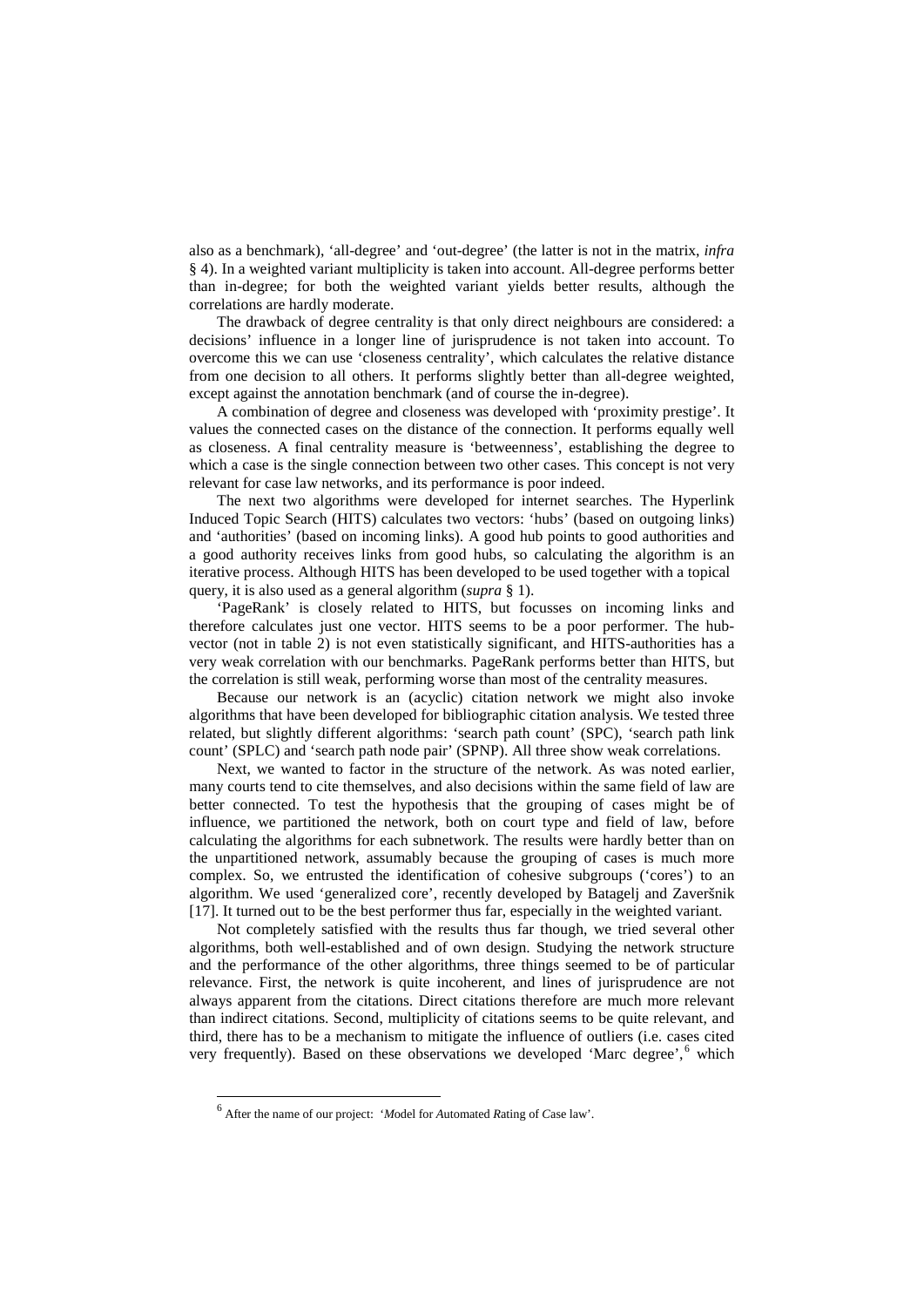comes in three variants: in-degree, out-degree and all-degree. Although more complex variations were tested, the most basic version turned out to achieve the best results.

If  $C_i$  is the number of incoming citations (multiplicity taken into account), than Marc in-degree (M*<sup>i</sup>* ) is:

$$
\mathbf{M}_i = 1 + \log_2(\mathbf{C}_i) \tag{1}
$$

Marc out-degree (M *<sup>o</sup>*) is calculated in a comparable way, and Marc all-degree (M*<sup>a</sup>* ) is:

$$
\mathbf{M}_a = \mathbf{M}_i + \mathbf{M}_o \tag{2}
$$

Marc in-degree performs better against all others (disregarding the performance of some algorithms against in-degree, due to their relatedness), and is the only one scoring a 'strong' correlation on one of the benchmarks (and close to it on the others). Marc alldegree performs quite well too, but cannot beat the Marc in-degree.

The next goal of our research is to test the algorithms on different types of court. While table 2 is based on all cases, in table 3 the correlations between the best performing algorithms and the benchmarks are calculated per type of court. The courts are grouped by competence: (nineteen) district courts, (five) courts of appeal, and the highest courts, of which there are four in the Netherlands: Supreme court, Council of State, Central Appeals Tribunal, and the Trade and Industry Appeal Tribunal.

Since we noted earlier – at the beginning of this paragraph – that the higher the court the more incoming and outgoing citations their decisions have, it doesn't come as a surprise that the higher the competence level, the better the performance of the algorithms. A second conclusion to be drawn from table 3 is that the court type doesn't influence the mutual performance of the indicators substantially: Marc in-degree performs best on ten out of twelve; only at the courts of appeal it is (just slightly) beaten on the publication and annotation benchmarks.

**Table 3.** Pearson matrix showing correlations between network algorithms and external benchmarks, calculated by court type. All values are significant with  $p < 0.05$ .

|                           | Number of<br><b>Publications</b> | Number of<br><b>Annotations</b> | <b>Citations in</b><br>Literature | In-degree |
|---------------------------|----------------------------------|---------------------------------|-----------------------------------|-----------|
| <b>District Courts</b>    |                                  |                                 |                                   |           |
|                           |                                  |                                 |                                   |           |
| Closeness                 | 0.12                             | 0,06                            | 0.09                              | 0.07      |
| <b>Proximity Prestige</b> | 0.12                             | 0,06                            | 0.09                              | 0.07      |
| Generalized Core Weighted | 0.14                             | 0.07                            | 0,10                              | 0.13      |
| Marc In-degree            | 0.24                             | 0,14                            | 0.23                              | 0.48      |
| Marc All-degree           | 0.16                             | 0.08                            | 0,11                              | 0,19      |
| <b>Courts of Appeal</b>   |                                  |                                 |                                   |           |
| Closeness                 | 0,27                             | 0,14                            | 0,26                              | 0.21      |
| <b>Proximity Prestige</b> | 0,27                             | 0,14                            | 0,26                              | 0,21      |
| Generalized Core Weighted | 0,27                             | 0,15                            | 0,30                              | 0.42      |
| Marc In-degree            | 0.26                             | 0,14                            | 0,36                              | 0.67      |
| Marc All-degree           | 0,31                             | 0,17                            | 0.32                              | 0.43      |
| <b>Highest Courts</b>     |                                  |                                 |                                   |           |
| Closeness                 | 0.32                             | 0,28                            | 0,50                              | 0.23      |
| <b>Proximity Prestige</b> | 0.32                             | 0,28                            | 0,50                              | 0.23      |
| Generalized Core Weighted | 0.37                             | 0,36                            | 0,56                              | 0.31      |
| Marc In-degree            | 0.45                             | 0.39                            | 0,66                              | 0,48      |
| Marc All-degree           | 0,44                             | 0.37                            | 0,61                              | 0,40      |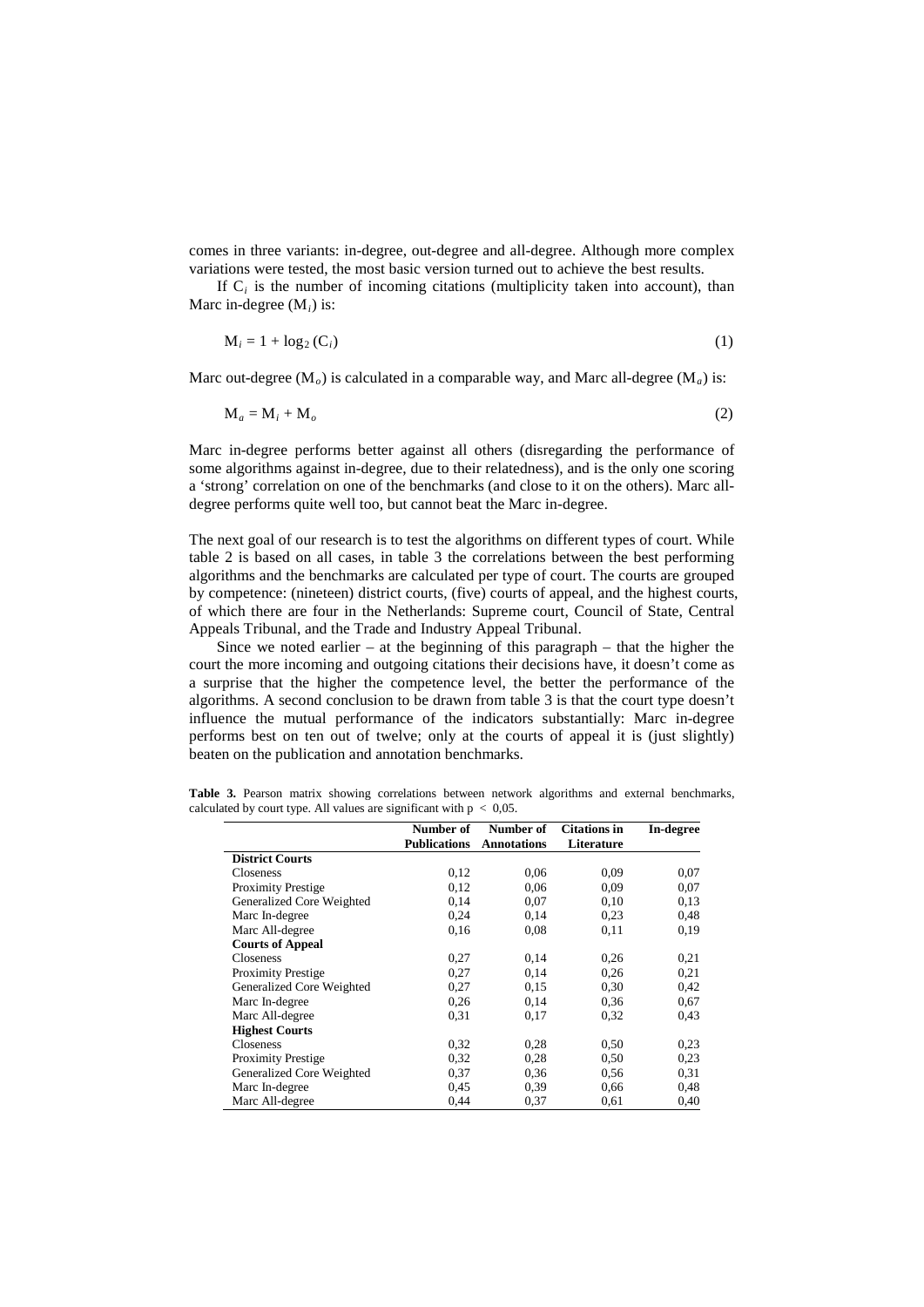### **4. Assessing Other Indicators for Establishing Legal Importance**

Publications, annotations and citations by scholars and judges, discussed in the previous paragraph, could be defined as 'exogenous variables': they are not in the decision itself but in its environment. We've tested various algorithms for citations in case law against the other three, but we haven't tested the relationship between those three benchmarks themselves. Our hypothesis is that they will reinforce each other, since (generally) only published cases will be annotated and cited, and citation might lead to (more) publications. But on establishing legal authority, other indicators might be relevant too. This is not only important to discriminate between cases without incoming or outgoing citations, but also too assess the (potential) authority of current decisions: the exogenous variables are useless there, because those cases haven't been published or cited yet. We examined seven other variables that might hint at legal importance. They are (more or less) 'endogenous' – in the decision itself or in its rendering:

- − The competence level of the court (according to the classification of table 3;
- − The number of judges deciding the case; taking into account the differences between courts regarding the number of judges deciding basic or complex cases;
- − Whether or not a news item was published on the courts' website. Decisions with a news item on the homepage of the common portal of the judiciary were considered to be even more important;
- − Length of the decision (established via a word count);
- − Whether or not the case has a connotation with EU-law. Although in this analysis we refrain from (other) substantive issues, the relative importance of these cases has been established elsewhere [\[15\]](#page-9-14). The connotation is assumed if EU-law or a decision of the Court of Justice of the EU has been cited;
- − Outgoing case law citations. Lacking a benchmark to test various algorithms, Marc out-degree is used;
- − References to legislation. Every single referred element has been counted, on a regular scale and with multiplicity taken into account.

In the end we would like to discover how one dependent variable (authority) is influenced by all these eleven (independent) variables. Lacking such a dependent variable yet, we tried several statistical techniques (i.a. factor analysis) to explore the data, but the conclusions are most clearly shown by the exploratory use of multivariate regression analysis. With this technique one can establish the degree to which the change in a dependent variable ('regressor') can be explained by the change in one or more independent variables ('predictors') – without presupposing a causal relationship.

In table 4 the results of four separate multivariate regression analyses are shown, each one explaining how much a regressor variable (each of the four exogenous variables) is influenced by a change in the predictor variables.  $R^2$  (on the first row) tells us how much (on a scale between 0 and 1) of the regressor can be explained by the predictor variables (i.e. all variables except the regressor itself). The (standardized) regression coefficients (in the other cells) indicate the predicted change in the regressor following a change in the predictor.

As could be expected, the four exogenous variables influence each other. However, in citing other cases judges seem most strongly influenced by literature, and not by the fact that cases are published or annotated. On the other hand, the fact that judges cite a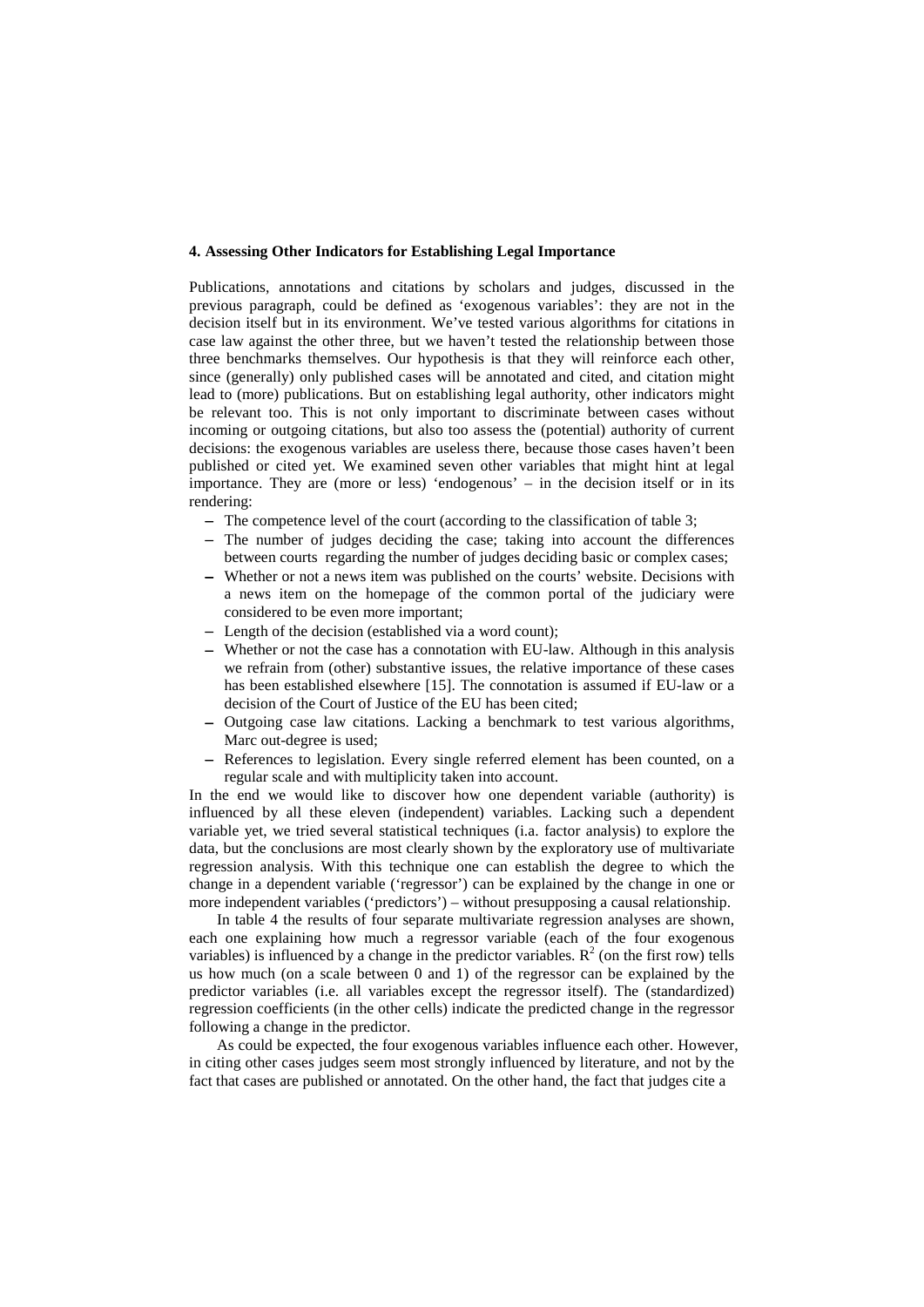|                             | Regressors:         |                    |                                   |                    |
|-----------------------------|---------------------|--------------------|-----------------------------------|--------------------|
|                             | <b>Publications</b> | <b>Annotations</b> | <b>Citations</b> in<br>Literature | Marc In-<br>degree |
| $R^2$                       | 0.64                | 0.53               | 0.64                              | 0.43               |
| <b>Predictors:</b>          |                     |                    |                                   |                    |
| <b>Endogenous variables</b> |                     |                    |                                   |                    |
| Type of Court               | 0,22                | $-0.04$            | $-0.04$                           | 0.13               |
| Number of Judges            | 0.13                | $-0.04$            | $-0.01$                           | 0,02               |
| News item                   | 0.07                | $-0.04$            | $-0.01$                           | (0.00)             |
| Length Decision             | 0,07                | $-0.03$            | 0,01                              | $-0.03$            |
| EU-connotation              | 0.02                | 0.00               | (0,00)                            | $-0.02$            |
| Marc Out-degree             | 0.02                | $-0.01$            | 0.04                              | 0.09               |
| Legislation Cited           | 0,02                | 0.04               | $-0.03$                           | 0,04               |
| <b>Exogenous</b> variables  |                     |                    |                                   |                    |
| Publications                |                     | 0.41               | 0,34                              | 0.08               |
| Annotations                 | 0,30                |                    | 0.31                              | 0,02               |
| Citations in Literature     | 0.33                | 0.41               |                                   | 0.49               |
| Marc In-degree              | 0.05                | 0.02               | 0,31                              |                    |

**Table 4.** Four separate multivariate regression analyses showing the influence of endogenous and exogenous variables on one regressor variable. The values shown (except for  $R^2$ ) are the standardized regression coefficients (' $b^*$ '). All values are significant with  $p < 0.05$ , except those between ()..

decision doesn't seem to be a reason for periodicals to publish or annotate it, but it does offer scholars a cause to discuss it.

The endogenous variables all seem to have low impact on the regressor variables. The best performer is the court type, but given the fact that most published and cited decisions are from higher courts, this doesn't come as a surprise. Also, outgoing case law citations seem to have an, albeit weak, influence on (later) incoming citations. This supports the proposition of [\[7\]](#page-9-6) that strong hubs are potentially strong authorities.

# **5. Conclusions and Future Work**

By publishing, annotating and citing judicial decisions, legal publishers, scholars and judges have been rating case law for over decades. After having made this information computer readable we can use it to calculate legal authority. Our analysis shows that network algorithms that have been used in previous research, especially in-degree, HITS and PageRank, do not seem to be the most appropriate to measure legal authority. From the available algorithms closeness, proximity prestige and especially generalized core perform better. Best results though are obtained by 'Marc in-degree', which – and this is a bit of a surprise – does not take into account more distant relations. These findings should be verified by testing the algorithms on other case law collections.

A second conclusion might be that all our exogenous variables (citations in case law and in doctrine, publications and annotations) are relevant to establish the legal relevance of case law. For optimal results they should be combined, i.a. because the citation behaviour of scholars and judges seems to indicate that they have different opinions on the relevance of cases.

A third conclusion is that using the examined endogenous variables as (sole) predictors of authority won't lead to reliable results.

In general, further improvements in the data and more variables are needed. We'll name just a few possible enhancements. First, so far we rated the publication in all magazines equally, while it is well-known that some magazines are more prestigious